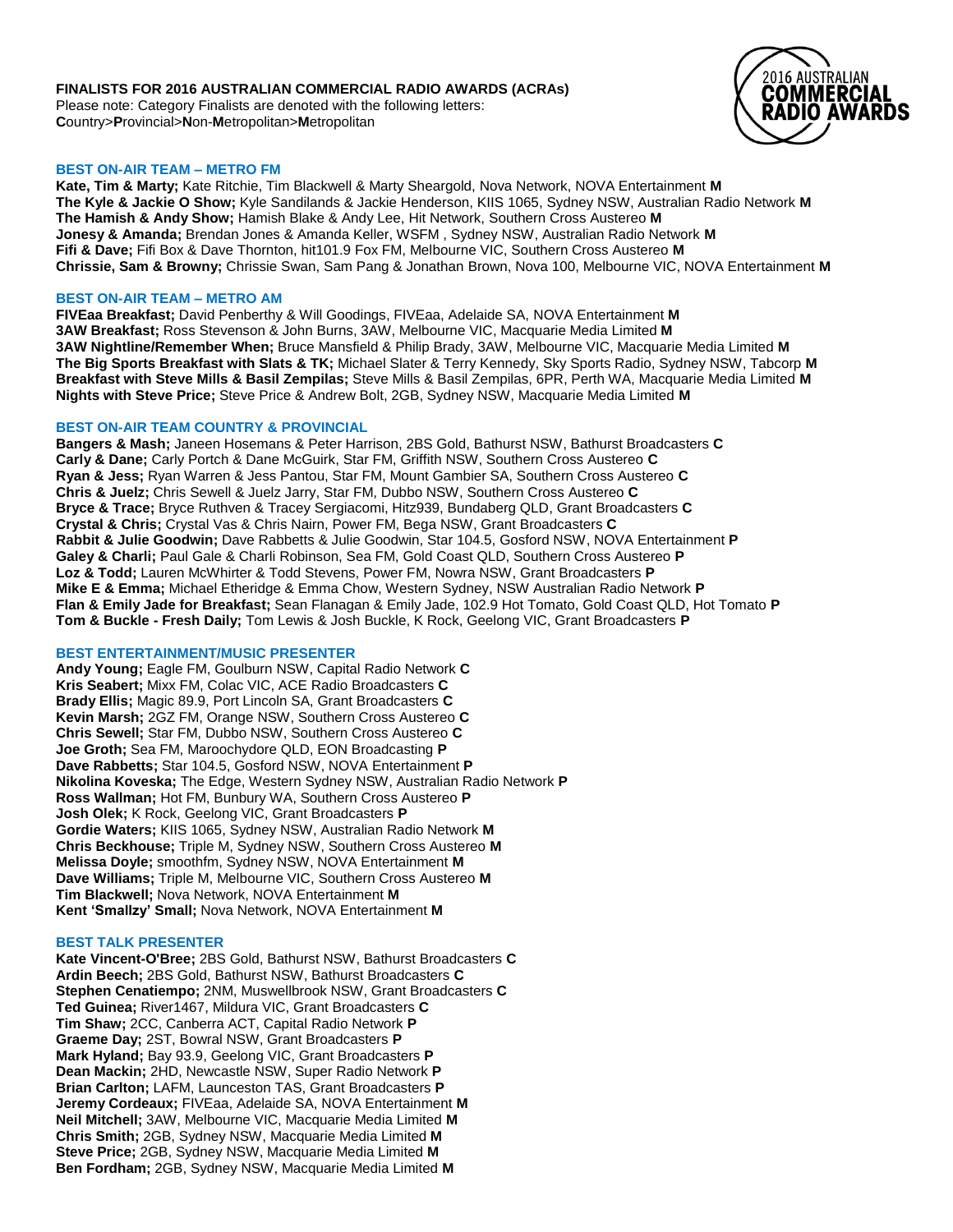### **BEST CURRENT AFFAIRS PRESENTER**

**Tim Shaw;** 2CC, Canberra ACT, Capital Radio Network **NM Stephen Cenatiempo;** 2NM, Muswellbrook NSW, Grant Broadcasters **NM Adam Connelly;** Power FM, Murray Bridge SA, Grant Broadcasters **NM Richard Perno;** 2DU, Dubbo NSW, Super Radio Network **NM Katie Woolf;** Mix 1049, Darwin NT, Grant Broadcasters **NM Leon Byner;** FIVEaa, Adelaide SA, NOVA Entertainment **M Neil Mitchell;** 3AW, Melbourne VIC, Macquarie Media Limited **M Tom Elliott;** 3AW, Melbourne VIC, Macquarie Media Limited **M Chris Smith;** 2GB, Sydney NSW, Macquarie Media Limited **M Ben Fordham;** 2GB, Sydney NSW, Macquarie Media Limited **M**

#### **BEST SPORTS PRESENTER**

**Benny Hope;** B-Rock, Bathurst NSW, Bathurst Broadcasters **C Nathan Dell;** Zinc 96, Gympie QLD, Grant Broadcasters **C Trent Hill;** 3YB, Warrnambool VIC, ACE Radio Broadcasters **C Liam Fitzgerald;** 3YB & Coast FM, Warrnambool VIC, ACE Radio Broadcasters **C Martin Agatyn;** 7AD, Devonport TAS, Grant Broadcasters **C Phil Small;** 2CC, Canberra ACT, Capital Radio Network **P Steve Allan;** 2GO, Gosford NSW, Southern Cross Austereo **P Jeremy Ryan;** KOFM, Newcastle NSW, Southern Cross Austereo **P Wayde Chiesa;** 4TO FM, Townsville QLD, Southern Cross Austereo **P Tom King;** K Rock, Geelong VIC, Grant Broadcasters **P Bruce Eva;** 3AW, Melbourne VIC, Macquarie Media Limited **M Tim Lane;** 3AW, Melbourne VIC, Macquarie Media Limited **M Matthew Johns;** Triple M, Sydney NSW, Southern Cross Austereo **M Karl Langdon;** 6PR, Perth WA, Macquarie Media Limited **M Dan Ginnane;** Triple M, Sydney NSW, Southern Cross Austereo **M**

### **BEST NETWORKED PROGRAM**

**Len Pakot;** ACE Radio Broadcasters **C Nugget & Crash, The Locker Room;** Nathan Dell & Barry Mcaul, Grant Broadcasters **C Country Today;** Don Plenty, ACE Radio Broadcasters **C The Morning Rush;** Jon Vertigan, Maria Foundas & Richard Kew, ACE Radio Broadcasters **C Drive With Mark Krivo;** Mark Krivo, Super Radio Network **C Alo Baker's Workday;** Alo Baker, Southern Cross Austereo **P No Repeat Workday;** Chris Ivers, Southern Cross Austereo **P 20.20 Retro Countdown;** Aaron Stevens & Drew Chapman, Grant Broadcasters **P Robbie & Adam's Big Breakfast;** Robbie Klitzing & Adam McGuire, Redwave Media **P Tasmania Talks;** Brian Carlton, Grant Broadcasters **P The Hit 30;** Emma Freedman & Angus O'Loughlin, Southern Cross Austereo **M The Hamish & Andy Show;** Hamish Blake & Andy Lee, Southern Cross Austereo **M Hughesy & Kate;** Dave Hughes & Kate Langbroek, Australian Radio Network **M Kate, Tim & Marty;** Kate Ritchie, Tim Blackwell & Marty Sheargold, NOVA Entertainment **M Kyle & Jackie O - Hour of Power;** Kyle Sandilands & Jackie Henderson, Australian Radio Network **M Smallzy's Surgery;** Kent Small & Zach La Cava, NOVA Entertainment **M**

## **BEST SYNDICATED AUSTRALIAN PROGRAM**

**Take 40;** Authentic Entertainment **100 Years of Anzac;** Media Heads **My Generation;** Authentic Entertainment **Fitzy & Wippa;** Ryan Fitzgerald, Michael Wipfli, Tom Ivey, Sarah Fletcher & Tom Murray, NOVA Entertainment **Boxed In;** Authentic Entertainment

#### **BEST MARKETING CAMPAIGN**

**Survey 1 2015;** Mix FM, Maroochydore QLD, EON Broadcasting **NM hit104.7 Launch;** Zak Davies, hit104.7, Canberra ACT, ARN/SCA **NM Survey 1 2015;** Sea FM, Maroochydore QLD, EON Broadcasting **NM Chrissie, Sam & Browny Outdoor Campaign;** Leanne Glamuzina-Gibb, Tony Thomas & Tanya Simpson, Nova 100, Melbourne VIC, NOVA Entertainment **M Hamish & Andy Return;** Nikki Clarkson & Adam Bower, Hit Network, Southern Cross Austereo **M The smooth Festival of Chocolate;** Kathrine Holland, Luke Minto & Luke Wilson, smoothfm, NOVA Entertainment **M KIIS 1065 2016 Marketing Campaign;** ARN Marketing Team, KIIS 1065, Sydney NSW, Australian Radio Network **M Kate, Tim & Marty's Jacuzzi Friday;** Leanne Glamuzina-Gibb, Carlie Millican, Marty Sheargold, Tim Blackwell & Kate Ritchie, Nova Network, NOVA Entertainment **M**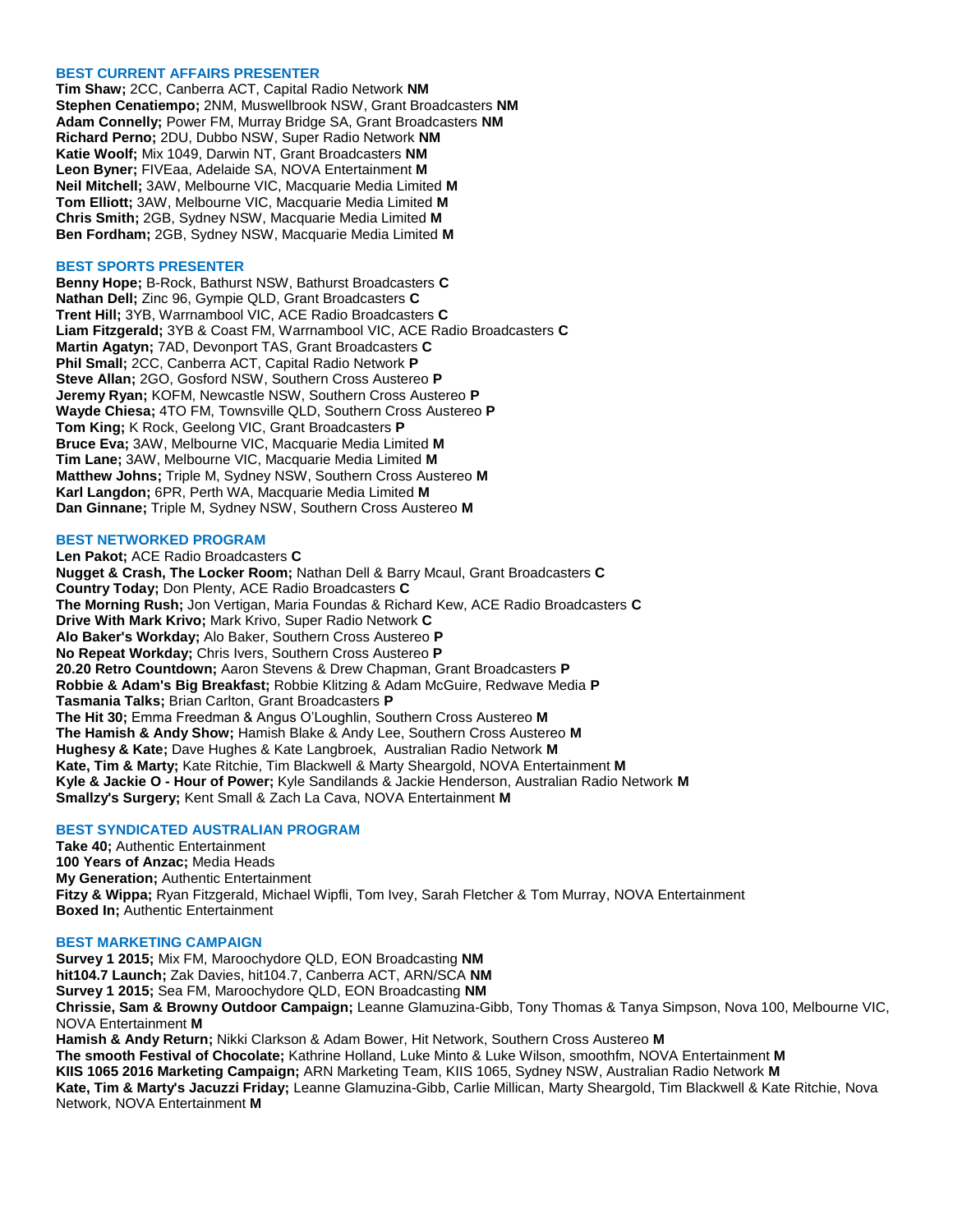#### **ENGINEERING EXCELLENCE**

**Mt Stuart Redevelopment;** Matt Paton, 4TO & Hot FM, Townsville QLD, Southern Cross Austereo **Embedded devices in a broadcasting environment;** Daniel Jackson & Ryland Sandison, Southern Cross Austereo **Mt Buller – Streaming;** Rorie Ryan, Fox FM, Melbourne VIC, Southern Cross Austereo **Fitzy & Wippa - I'm A Celebrity, Get Me Out Of Here;** John Pearce, Nova 96.9, Sydney NSW, NOVA Entertainment

#### **BRIAN WHITE MEMORIAL**

**Matthew Pantelis;** FIVEaa, Adelaide SA, NOVA Entertainment **Lauren Hilbert;** 3AW, Melbourne VIC, Macquarie Media Limited **Lisa Barnes;** 6PR, Perth WA, Macquarie Media Limited

#### **BEST NEWCOMER ON-AIR**

**Darcy Thomson;** Mixx FM, Hamilton VIC, ACE Radio Broadcasters **C Peter Samios;** Star FM, Dubbo NSW, Southern Cross Austereo **C Jess Scully;** Now FM, Moree NSW, Super Radio Network **C Cei Saunders;** Snow FM, Jindabyne NSW, Capital Radio Network **C Jess Bennett;** Sea FM, Devonport TAS, Grant Broadcasters **C Holly Spillane;** Sea FM, Maroochydore QLD, EON Broadcasting **P Emily O'Brien;** Sea FM, Gosford NSW, Southern Cross Austereo **P Amanda Angiolino;** Star FM, Warragul VIC, Southern Cross Austereo **P Katarina Slavich;** hit104.7, Canberra NSW, ARN/SCA **P Tiffany Rouge;** Hot 100, Darwin NT, Grant Broadcasters **P Susie O'Neill;** Nova 106.9, Brisbane QLD, NOVA Network **M Sam Pang;** Nova 100, Melbourne VIC, NOVA Entertainment **M Sarah Faour;** Triple M, Melbourne VIC, Southern Cross Austereo **M Jason Finn Smith;** Nova Network, NOVA Entertainment **M Julian King;** 2GB, Sydney NSW, Macquarie Media Limited **M**

#### **BEST SPORTS EVENT COVERAGE**

**2CC Raiders Call Team;** Phil Small, Chris O'Brien, Joe Prevedello & Scott Freeman, 2CC, Canberra ACT, Capital Radio Network **NM Wimmera Football League Grand Final;** Ben Williamson, Mixx FM, Horsham VIC, ACE Radio Broadcasters **NM 2015 O&M Grand Final;** Simon Corr, Brandon Hughes, Robbie Mackinlay, Steve Murphy, Heath Naughton, Thomas Bownds & Scott Fraser, 2AY, Albury NSW, ACE Radio Broadcasters **NM 2015 Cowboys Grand Final;** Cowboys Call Team, 4TO FM, Townsville QLD, Southern Cross Austereo **NM**

**Geelong v Hawthorn - Welcome to the Danger Zone;** The K Rock Football Commentary Team, K Rock, Geelong VIC, Grant Broadcasters **NM**

**2015 NRL Grand Final;** Triple M NRL, Triple M, Sydney NSW, Southern Cross Austereo **M FIVEaa Sport;** Stephen Rowe & Mark Bickley, FIVEaa, Adelaide SA, NOVA Entertainment **M 2015 ANZAC Day Match;** Triple M Footy, Triple M, Melbourne VIC, Southern Cross Austereo **M Anzac Day Football Coverage;** 3AW Football, 3AW, Melbourne VIC, Macquarie Media Limited **M 2015 AFL Grand Final;** Triple M Footy, Triple M, Melbourne VIC, Southern Cross Austereo **M**

## **BEST NEWS PRESENTER COUNTRY & PROVINCIAL**

**Peter Denton;** Max FM, Taree NSW, Super Radio Network **C Kate Vincent-O'Bree;** 2BS Gold & B-Rock FM, Bathurst NSW, Bathurst Broadcasters **C Stephen Cenatiempo;** Power FM & 2NM, Muswellbrook NSW, Grant Broadcasters **C Lois Chislet;** 3YB, Warrnambool VIC, ACE Radio Broadcasters **C Sophie Hancock;** Star FM, Orange NSW, Southern Cross Austereo **C Rod McLeod;** Gold FM, Gold Coast QLD, Southern Cross Austereo **P Penelope Liersch;** Sea FM, Gold Coast QLD, Southern Cross Austereo **P Sacha Barbour;** Star 104.5, Gosford NSW, NOVA Entertainment **P Hayley Turner;** Hot 91.1, Maroochydore QLD, Grant Broadcasters **P Kate Rice;** Mix 106.3, Canberra ACT, ARN/SCA **P**

#### **BEST NEWS PRESENTER - METRO FM**

**Ange Anderson;** Nova 106.9, Brisbane QLD, NOVA Entertainment **M Sasha Tannock;** Triple M, Sydney NSW, Southern Cross Austereo **M Monique Dews;** 97.3, Brisbane QLD, Australian Radio Network **M Steve Blanda;** smoothfm, Sydney NSW, NOVA Entertainment **M Maria Gaban;** Mix 102.3, Adelaide SA, Australian Radio Network **M**

#### **BEST NEWS PRESENTER - METRO AM**

**Anne Stone;** FIVEaa, Adelaide SA, NOVA Entertainment **M Stuart Layt;** 4BC, Brisbane QLD, Macquarie Media Limited **M Tony Tardio;** 3AW, Melbourne VIC, Macquarie Media Limited **M Gail Watson;** 3AW, Melbourne VIC, Macquarie Media Limited **M Alicia Byrne;** 3AW, Melbourne VIC, Macquarie Media Limited **M**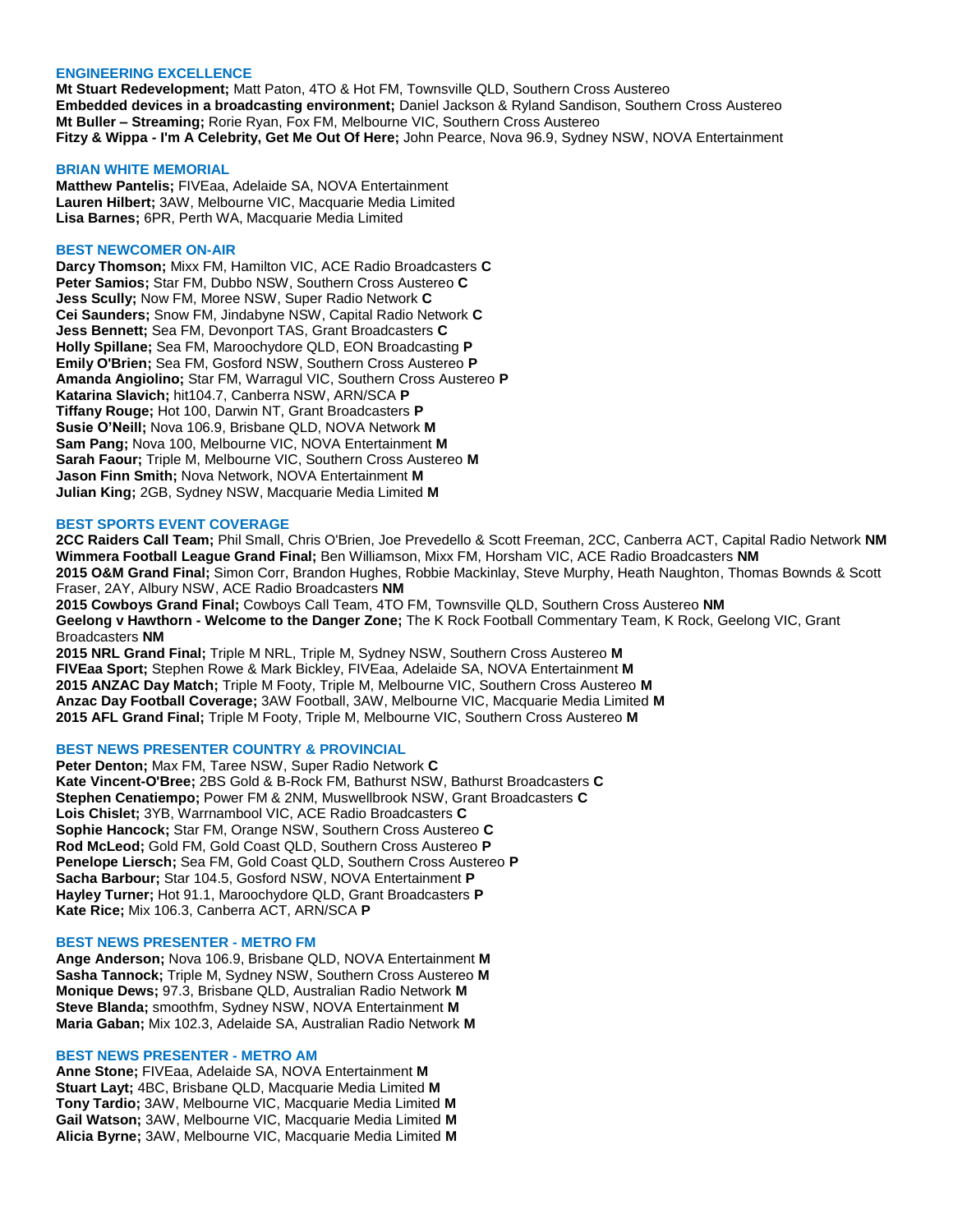### **BEST DIGITAL RADIO FORMAT**

**Koffee;** Sarah Fletcher, Melb/Bris/Syd VIC/QLD/NSW, NOVA Entertainment **Coles Radio;** Sarah Fletcher & Brian Johnston, Melb/Bris/Syd/Ade VIC/QLD/NSW/SA, NOVA Entertainment **Kinderling Kids Radio;** Evan Kaldor, Patrick Joyce, Lorna Clarkson, Tim Ritchie, Kylie Little, Shevonne Hunt, Sally Knight, Jason Treuen, Max Gosford, Melanie Valkenburg, Sydney NSW **NTS News Talk Sport;** Felicity Barrington, Nicholas Furgiuele, Emma Marshall & Alex Smith, Sydney NSW, Macquarie Media Limited **Elf Radio;** Brett Nossiter, Sydney NSW, Australian Radio Network

### **BEST STATION PRODUCED COMEDY SEGMENT**

**4 PMs in 5 Years;** Mal Rock, Real FM, Mudgee NSW, Super Radio Network **C The Alphabet Game;** Matt Monk, Lauren Temuskos & Matt Stewart, Coast FM, Warrnambool VIC, ACE Radio Broadcasters **C Tantrum Song;** Jon Vertigan, Maria Foundas & Richard Kew, 3YB, Warrnambool VIC, ACE Radio Broadcasters **C 9 Inch Sub;** Carly Portch & Mike Narrier, Star FM, Griffith NSW, Southern Cross Austereo **C Where The F is Warnambool;** Chris Sewell, Star FM, Dubbo NSW, Southern Cross Austereo **C Hiccup Hits - The Album;** Mark Krivo, NEW FM, Newcastle NSW, Super Radio Network **P Christopher Pyne;** Todd Widdicombe & Samille Muirhead, Mix FM, Maroochydore QLD, EON Broadcasting **P Adele Phone Call;** Adam Barratt, Sea FM, Maroochydore QLD, EON Broadcasting **P Pope Francis Wake Up;** John Sutherland, Hot FM, Mackay QLD, Southern Cross Austereo **P NRL Integrity Unit;** Nick Gill, Sophie Tiller & Mark Brewer, NXFM, Newcastle NSW, Southern Cross Austereo **P Mick's River Report;** Kevin Johnson & Mick Newell, 7HO FM, Hobart TAS, Grant Broadcasters **P Avocado;** Chrissie Swan, Sam Pang & Jonathan Brown, Nova 100, Melbourne VIC, NOVA Entertainment **M Uber Awkward;** Fifi Box & Dave Thornton, Fox FM, Melbourne VIC, Southern Cross Austereo **M Jazz Chat Prank;** Hamish Blake & Andy Lee, Hit Network, Southern Cross Austereo **M Blacktown;** Ryan Fitzgerald, Michael Wipfli & Michael Snitch, Nova 96.9, Sydney NSW, NOVA Entertainment **M The Un-Real Estate Agent;** Phil O'Neil, Triple M, Sydney NSW, Southern Cross Austereo **M**

### **BEST SHOW PRODUCER – ENTERTAINMENT/MUSIC**

**Trent Towson;** The Galey & Charli Breakfast Show, Sea FM, Gold Coast QLD, Southern Cross Austereo **NM Nicole Levey;** Tanya & Steve For Breakfast, KOFM, Newcastle NSW, Southern Cross Austereo **NM Sam Blacker;** Mel & Trav in the Morning, Wave FM, Wollongong NSW, Grant Broadcasters **NM Tom Whitaker;** Bree & Gawndy, Sea FM, Gosford NSW, Southern Cross Austereo **NM Lee Stamps;** The Departure Lounge, K Rock, Geelong VIC, Grant Broadcasters **NM Georgie Page;** smoothfm Celebrity Weekends, smoothfm, NOVA Entertainment **M Sam Cavanagh;** The Hamish & Andy Show, Hit Network, Southern Cross Austereo **M Jay Mueller;** Triple M's Hot Breakfast, Triple M, Melbourne VIC, Southern Cross Austereo **M Elle Conwell;** Kate, Tim & Marty, Nova Network, NOVA Entertainment **M Nic McClure;** The Kyle & Jackie O Show, KIIS 1065, Sydney NSW, Australian Radio Network **M**

## **BEST SHOW PRODUCER – TALK/CURRENT AFFAIRS**

**Geoff Koop;** Canberra Live with Chris Coleman, 2CC, Canberra ACT, Capital Radio Network **NM Eddie Williams;** 2CC Breakfast with Tim Shaw, 2CC, Canberra ACT, Capital Radio Network **NM Dean Mackin;** The Carter Edwards Show, 2HD, Newcastle NSW, Super Radio Network **NM Melissa Mobbs;** Tasmania Talks, LAFM, Launceston TAS, Grant Broadcasters **NM Mitchell Scott;** The Run Home/Breakfast with Frank and Ox, 1116 SEN, Melbourne VIC, Pacific Star Network **M Kate Stevenson;** 3AW Breakfast, 3AW, Melbourne VIC, Macquarie Media Limited **M Katie Dower;** 3AW Afternoons, 3AW, Melbourne VIC, Macquarie Media Limited **M Harriet Glenn;** The Ben Fordham Show, 2GB, Sydney NSW, Macquarie Media Limited **M**

## **BEST MUSIC DIRECTOR**

**Gemma Maddox;** Max FM, Taree NSW, Super Radio Network **C Benny Hope;** 2BS Gold & B-Rock FM, Bathurst NSW, Bathurst Broadcasters **C Jodie Williams;** ZOO FM, Dubbo NSW, Super Radio Network **C Claire Humphery;** Snow FM, Jindabyne NSW, Capital Radio Network **C Murray Ryan;** Sea FM, Devonport TAS, Grant Broadcasters **C Dan Hill;** Sea FM, Gold Coast QLD, Southern Cross Austereo **P Trent Towson;** Sea FM, Gold Coast QLD, Southern Cross Austereo **P Lyndon Smith;** Mix FM, Maroochydore QLD, EON Broadcasting **P Simon Dawson;** 102.9 Hot Tomato, Gold Coast QLD, Hot Tomato **P Leanne Stamps;** K Rock, Geelong VIC, Grant Broadcasters **P Georgina Ingham-Myers;** Nova 106.9, Brisbane QLD, NOVA Entertainment **M Lindsay Ellis;** hit105, Brisbane QLD, Southern Cross Austereo **M Vaughan Hobbs;** Triple M Network, Southern Cross Austereo **M Brad McNicol;** KIIS 1065, Sydney NSW, Australian Radio Network **M Kiri Martin;** Fox FM, Melbourne VIC, Southern Cross Austereo **M**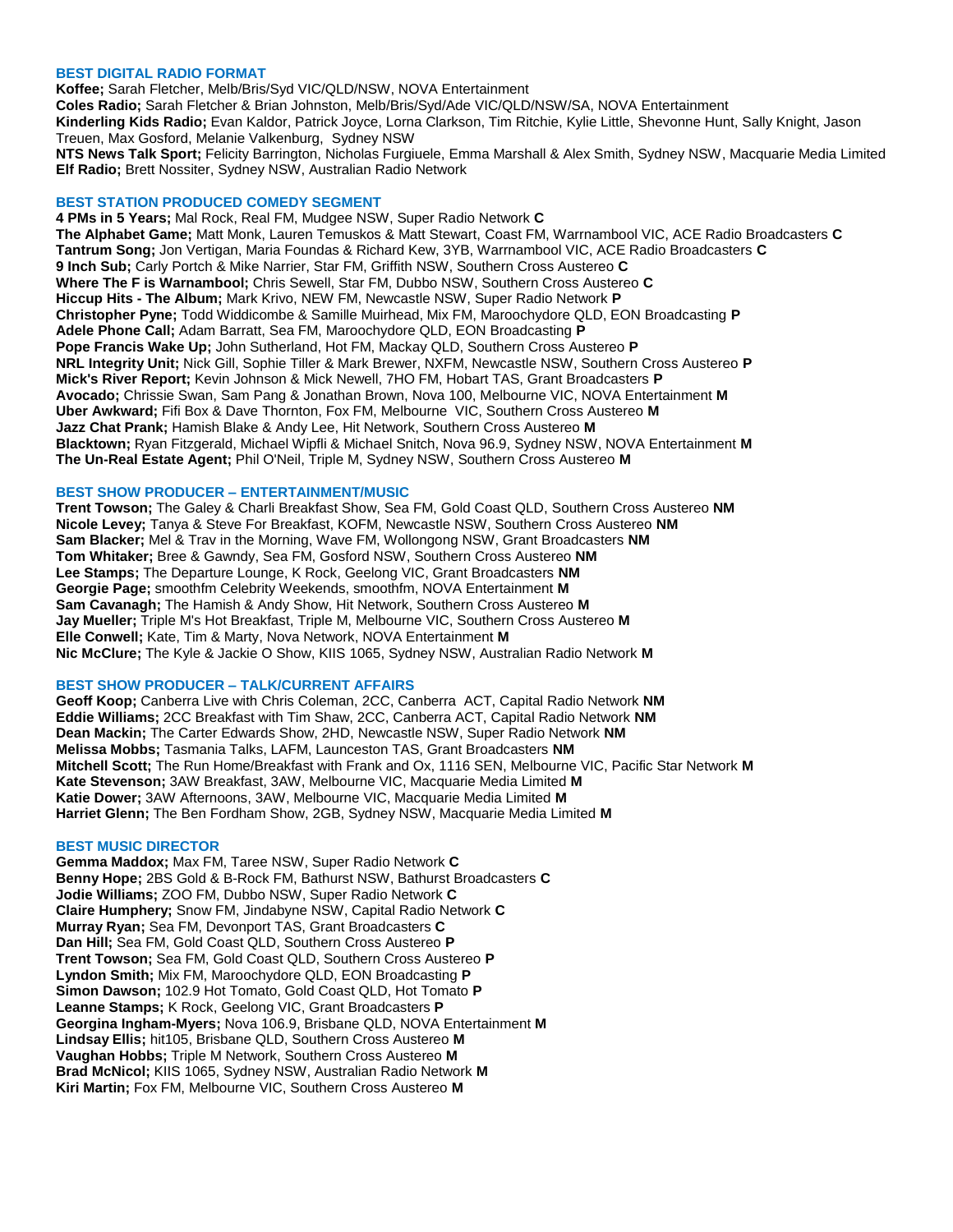## **BEST PROMOTIONS DIRECTOR**

**Courtney Breheny;** Gold FM, Gold Coast QLD, Southern Cross Austereo **NM Cassie Grentell;** Star 104.5, Gosford NSW, NOVA Entertainment **NM Justin Williams;** 102.9 Hot Tomato, Gold Coast QLD, Hot Tomato **NM Brooke Bennett;** Sea FM & Mix FM, Maroochydore QLD, EON Broadcasting **NM Zak Davies;** hit104.7 & MIX 106.3, Canberra ACT, ARN/SCA **NM Dee Curtis;** Nova 106.9, Brisbane QLD, NOVA Entertainment **M Tim Dwyer;** Triple M, Sydney NSW, Southern Cross Austereo **M Carlie Millican;** Nova 96.9, Sydney NSW, NOVA Entertainment **M Harriet Legg;** Fox FM, Melbourne VIC, Southern Cross Austereo **M Natali Brabant;** KIIS 1065, Sydney NSW, Australian Radio Network **M**

### **BEST PROGRAM DIRECTOR**

**Benny Hope;** B-Rock FM, Bathurst NSW, Bathurst Broadcasters **C Emma Elsom;** 3WM, Horsham VIC, ACE Radio Broadcasters **C Peter Samios;** Star FM, Dubbo NSW, Southern Cross Austereo **C Michael Moffett;** 2CS FM 106.3 & Star FM 105.5, Coffs Harbour NSW, Southern Cross Austereo **C Chris Mathieson;** ZOO FM, Dubbo NSW, Super Radio Network **C Shayne Sinclair;** Star 104.5, Gosford NSW, NOVA Entertainment **P Mark Hyland;** Bay 93.9, Geelong VIC, Grant Broadcasters **P Jason Matthews;** hit104.7 & Mix 106.3, Canberra ACT, ARN/SCA **P Leigh Kuhlmann;** K Rock, Geelong VIC, Grant Broadcasters **P Dave Howard;** LAFM & Chilli FM, Launceston TAS, Grant Broadcasters **P Jay Walkerden;** Nova 106.9, Brisbane QLD, NOVA Entertainment **M Adrian Brine;** hit105, Brisbane QLD, Southern Cross Austereo **M Peter Clay;** smoothfm, Sydney NSW, NOVA Entertainment **M Daniel Underhill;** Nova 93.7, Perth WA, NOVA Entertainment **M Charlie Fox;** WSFM , Sydney NSW, Australian Radio Network **M**

### **BEST DOCUMENTARY**

**Across The Coast;** Sacha Barbour & Jaxson McLennan, Star 104.5, Gosford NSW, NOVA Entertainment **NM 3BO Anzac Day Centenary;** Ewan Grant, 3BO, Bendigo VIC, Southern Cross Austereo **NM Troll Free Day Radio Special;** Mel Greig, Wave FM, Wollongong NSW, Grant Broadcasters **NM What Is It Like?;** Kristen Henry, Mix 106.3, Canberra NSW, ARN/SCA **NM Becoming Suzanne: A Gender Transition in Country WA;** Cliff Reeve, RadioWest, Bunbury WA, Southern Cross Austereo **NM FIVEaa Variety SA Radiothon;** Shane Rogers, FIVEaa, Adelaide SA, NOVA Entertainment **M Modern Warrior;** Merrick Watts, Triple M, Sydney NSW, Southern Cross Austereo **M The Shane McFarlane Tribute Show;** Dean Clairs & Kymba Cahill, Mix 94.5, Perth WA, Southern Cross Austereo **M Merrick & Australia Anzac Day 'H' Special;** siDesHoW Mike Andersen, Triple M, Sydney NSW, Southern Cross Austereo **M 100 Years of Anzac;** Rusty Graham & Brett Perry, Nova 96.9, Sydney NSW, NOVA Entertainment **M**

## **BEST ACHIEVEMENT IN PRODUCTION**

**Andrew Andrews;** 2MG & Real FM, Mudgee NSW, Super Radio Network **C Nic Cook;** 2BS Gold & B-Rock FM, Bathurst NSW, Bathurst Broadcasters **C John Spelling;** 3SH & Mixx FM, Swan Hill VIC, ACE Radio Broadcasters **C Sebba Claassen;** Power FM & 2NM, Muswellbrook NSW, Grant Broadcasters **C Troy McInnes & Brendan Egan;** Zinc 96, Gympie QLD, Grant Broadcasters **C Matt Innes;** Sea FM, Gold Coast QLD, Southern Cross Austereo **P David Huth;** Sea FM & Mix FM, Maroochydore QLD, EON Broadcasting **P Jaxson McLennan;** Star 104.5, Gosford NSW, NOVA Entertainment **P Mark "Doogie" Brewer;** KOFM & NXFM, Newcastle NSW, Southern Cross Austereo **P Adam Jansen;** hit104.7 & Mix 106.3, Canberra ACT, ARN/SCA **P Andy Martin;** Nova 91.9, Adelaide SA, NOVA Entertainment **M siDesHoW Mike Andersen;** Triple M, Sydney NSW, Southern Cross Austereo **M Darcy Milne;** Nova 96.9, Sydney NSW, NOVA Entertainment **M David Konsky;** 2Day FM, Sydney NSW, Southern Cross Austereo **M Chris Davis;** KIIS Network, Australian Radio Network **M**

## **BEST MUSIC SPECIAL**

**A Tribute to Bowie;** Craig Bassett & Mel Heldon, 2MG, Mudgee NSW, Super Radio Network **C David Bowie - A Tribute;** Anthony Thompson, 3HA, Hamilton VIC, ACE Radio Broadcasters **C You... Me... and Guy;** Bryce Ruthven & Tracey Sergiacomi, Hitz939, Bundaberg QLD, Grant Broadcasters **C StarFM Stripped Back Relived;** Chris Sewell, StarFM, Dubbo NSW, Southern Cross Austereo **C David Bowie Tribute Special;** George Mihalos, 2XL, Jindabyne NSW, Capital Radio Network **C Bow to Bowie Weekend;** Dennis Guthrie, Dan Brixey & Chrstian Argenti, Gold FM, Gold Coast QLD, Southern Cross Austereo **P 80's August;** Mix FM, Maroochydore QLD, EON Broadcasting **P Totally 80's;** Ross Turner, Hot 91.1, Sunshine Coast QLD, Grant Broadcasters **P Eggcellent 80's;** Corey Kay, Andrew Very & Jeff Nielsen, Gold FM, Gold Coast QLD, Southern Cross Austereo **P Back To The Future Day;** Drew Chapman & Mark Hales, River 94.9, Ipswich QLD, Grant Broadcasters **P**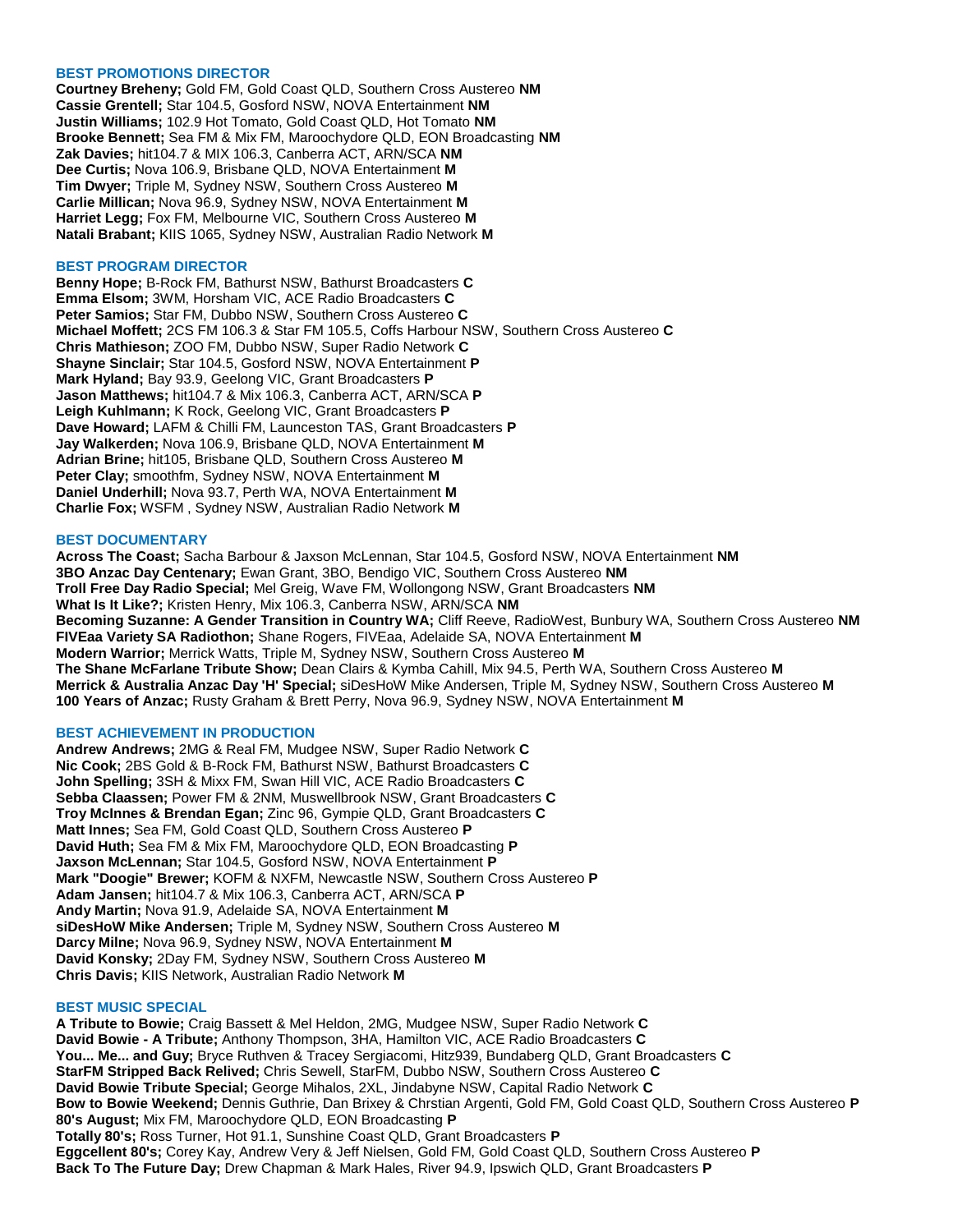**Top 500 Smooth Favourites Countdown;** David Campbell, Peter Clay, Anna Crotti, Glenn Daniel, Simon Diaz, Melissa Doyle, Travis Evans, Ty Frost, Jennifer Hansen, Kate Mason, Georgie Page, Mike Perso, Lauren Saylor, Bogart Torelli, Byron Webb & Richard Wilkins, smoothfm, NOVA Entertainment **M**

**Smallzy Live From The Aria Awards 2015;** Kent Small, Zach La Cava, Alice Worthy & Brodie Green, Nova Network, NOVA Entertainment **M**

**Ed Sheeran Takes Over Nova;** Tim Blackwell, Sophie Ainsworth & Daniel Pearson, Nova Network, NOVA Entertainment **M World Famous Rooftop;** Dom Evans, Matt Nikolic & David Konsky, Hit Network, Southern Cross Austereo **M A Tribute to David Bowie;** Phil O'Neil, Triple M, Sydney NSW, Southern Cross Austereo **M**

## **BEST STATION SALES ACHIEVEMENT**

**Janeen Hosemans, Janie Birchall, Kristy Farrar & Bron Davey;** 2BS Gold & B-Rock FM, Bathurst NSW, Bathurst Broadcasters **N**M **K Rock & Bay 93.9 Sales Team;** K Rock & Bay 93.9, Geelong VIC, Grant Broadcasters **NM hit104.7 Sales Team;** hit104.7, Canberra ACT, ARN/SCA **NM KOFM Sales Team;** KOFM, Newcastle NSW, Southern Cross Austereo **NM Zinc 96.1 Sales Team;** Zinc 96.1,Sunshine Coast QLD,Grant Broadcasters **NM 1116 SEN Direct Sales;** 1116 SEN, Melbourne VIC, Pacific Star Network **M NOVA Entertainment Adelaide Sales;** Nova 919, Adelaide SA, NOVA Entertainment **M Nova 93.7 Direct Sales Team;** Nova 93.7, Perth WA, NOVA Entertainment **M ARN Adelaide Agency Sales;** ARN Adelaide, Adelaide SA, Australian Radio Network **M 97.3 Sales Team;** 97.3, Brisbane QLD, Australian Radio Network **M**

### **BEST AGENCY SALESPERSON**

**Sam Scott;** Nova 919, Adelaide SA, NOVA Entertainment **Louise Skeen;** KOFM & NXFM, Newcastle NSW, Southern Cross Austereo **Simon Mikulich;** Nova 93.7, Perth WA, NOVA Entertainment **Deanne Johnson;** Hot 91 & Zinc 96, Sunshine Coast QLD, Grant Broadcasters **Natalia Papas;** Nova 96.9, Sydney NSW, NOVA Entertainment

### **BEST DIRECT SALESPERSON**

**Bron Davey;** 2BS Gold & B-Rock FM, Bathurst NSW, Bathurst Broadcasters **C Kristy Cooper;** 2DU, Dubbo NSW, Super Radio Network **C Shannon Vamvoukis;** C91.3, Campbelltown NSW, WIN **P Anthony Zibara;** Star 104.5, Gosford NSW, NOVA Entertainment **P Laura Lees;** Sea FM & Gold FM, Gold Coast QLD, Southern Cross Austereo **P Casey Gould;** KOFM & NXFM, Newcastle NSW, Southern Cross Austereo **P Michelle Moores;** i98FM, Wollongong NSW, WIN **P Charlie Acutt;** Fox FM & Triple M, Melbourne VIC, Southern Cross Austereo **M David Beacham;** Nova 100, Melbourne VIC, NOVA Entertainment **M Brendan Blatt;** Fox FM & Triple M, Melbourne VIC, Southern Cross Austereo **M Duncan Fosdike;** hit107 & Triple M, Adelaide SA, Southern Cross Austereo **M Susie Michaels;** KIIS 1065 & WSFM, Sydney NSW, Australian Radio Network **M**

#### **BEST STATION PRODUCED COMMERCIAL – SINGLE**

**Muffin Break – Frappes;** James Hughes & Andrew Andrews, 2MG & Real FM, Mudgee NSW, Super Radio Network **C Deadly Gas;** Ray Adams & Darcy Thomson, 3HA & Mixx FM, Hamilton VIC, ACE Radio Broadcasters **C The Bike Guru;** Kris Seabert & Dani Delalande, 3CS, Colac VIC, ACE Radio Broadcasters **C Everything Goes With Eggs;** Chris Mueller & Dalwinder Nijjar, 5RM, Riverland SA, Grant Broadcasters **C Individual Home Loans - Financial Fairy Tales;** Tim Bergh & Barry McCaul, 4CC, Central QLD, Grant Broadcasters **C Dad's Taxi;** Ryan Musgrave & Chris Crickmay, Gold FM, Gold Coast QLD, Southern Cross Austereo **P The Meatery - She/He;** Rob Sharples; i98FM, Wollongong NSW, WIN **P The Perfect Shave - Equipment to be a man;** Scott Dinsmore & Cassie Aldridge, 105.7 The River, Albury NSW, Southern Cross Austereo **P When the Job's Done;** Matt Lygoe, Star 104.5, Gosford NSW, NOVA Entertainment **P Shoot 'em up!;** Nick Giesen, Rick Wilson & Stephanie Kong, Hot FM, Toowoomba QLD, Southern Cross Austereo **P Great Scott;** Jonathan Williams & Chris Gates, Triple M, Melbourne VIC, Southern Cross Austereo **M Dutch Oven;** Matt Dickson, mix94.5, Perth WA, Southern Cross Austereo **M The Empire Strikes Back;** The Studio at SCA, Fox FM & Triple M, Melbourne VIC, Southern Cross Austereo **M PISS\*R;** ARN Creative, Gold 104.3, Melbourne VIC, Australian Radio Network **M Clear As Mud;** Cindy Donato, Nathan Russell, Ben Davies, Tiffany Dimmack & Ben Clayton, Nova 106.9, Brisbane QLD, NOVA Entertainment **M**

## **BEST STATION PRODUCED COMMERCIAL – CAMPAIGN**

**Esperance Glass – Johnny Rotten;** Tamara Heinjus & Cassie Aldridge, Hot FM, Esperance WA, Southern Cross Austereo **NM Spot-Go;** Cameron Horn & Anna Cook, Sea FM, Gosford NSW, Southern Cross Austereo **NM Act 4 Tomorrow;** Emily Richards & Shane Luy, Mix FM, Maroochydore QLD, EON Broadcasting **NM Border Bandag Tyre Service;** Britt Aylen & Cassie Aldridge, Star FM, Albury NSW, Southern Cross Austereo **NM Where Are We?;** Matt Lygoe, Star 104.5, Gosford NSW, NOVA Entertainment **NM We Don't Do Husbands;** Matt Dickson, Mix 94.5, Perth WA, Southern Cross Austereo **M**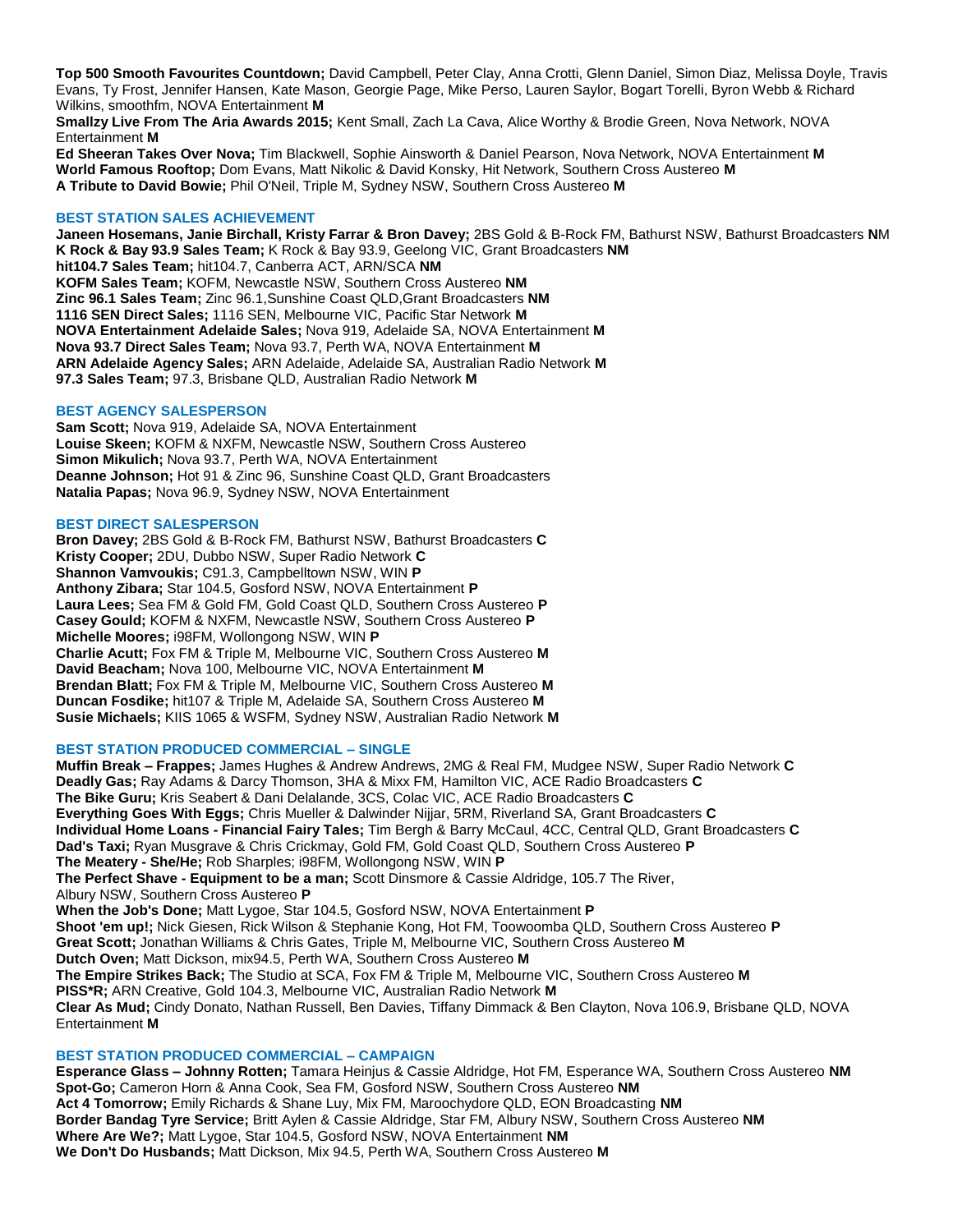**Clear As Mud;** Cindy Donato, Nathan Russell, Ben Davies, Tiffany Dimmack & Ben Clayton, Nova 106.9, Brisbane QLD, NOVA Entertainment **M**

**Drovers;** Garry Dean & Drew Barrett, Nova 93.7, Perth WA, NOVA Entertainment **M Home Sleep Studies Australia;** Greg Jennings & Eddie Olek, 1116 SEN, Melbourne VIC, Pacific Star Network **M Brighton Volkswagen - Margaret;** Darren Collins & Chris Gates, Triple M, Melbourne VIC, Southern Cross Austereo **M**

## **BEST SALES PROMOTION**

**Mudgee Bakery Great Pie Challenge;** Mel Heldon, Andrew Andrews & Jenny Burrow, Real FM, Mudgee NSW, Super Radio Network **C**

**From Paris With Love;** Alexis LeMasson, Benny Hope & Janeen Hosemans, B-Rock FM, Bathurst NSW, Bathurst Broadcasters **C The Running Of The Brides;** 98.1 Power FM, Muswellbrook NSW, Grant Broadcasters **C**

**Star FM's Create Your Prize;** Peter Samios, Justine Blacklock, Chris Sewell & Juelz Jarry, Star FM, Dubbo NSW, Southern Cross Austereo **C**

**Byron Bay Bluesfest Tour Bus;** Courtney Breheny, Elly Hope, Nikki Ward & Chris Crickmay, Gold FM, Gold Coast QLD, Southern Cross Austereo **P**

**25K Human Claw;** Holly Fallon & The Sea FM Promotions Team, Sea FM, Gold Coast QLD, Southern Cross Austereo **P Bitchin' for a New Kitchen;** Mix FM, Maroochydore QLD, EON Broadcasting **P**

**Carl's Junior Store Opening;** Alana Hall, Cameron Horn & Renee Franckiewicz, Sea FM, Gosford NSW, Southern Cross Austereo **P Pop-Up Selfie Party;** Zak Davies, Ashleigh Gleeson & Craig Ebeling, hit104.7, Canberra NSW, ARN/SCA **P**

**Brisbane Broncos Extreme Careoke;** Mandi Tapp, Steven Cox, Jay Walkerden, Dee Curtis, Abbey Barry, Ash Bradnam, Kip Wightman & David Lutteral Nova 106.9, Brisbane QLD, NOVA Entertainment **M**

**Hamish & Andy's Tip Top Citizen Swap;** The Hamish & Andy Show, Hit Network & The Studio at SCA, Southern Cross Austereo **M MLA - Operation Boomerang;** Andy Milne, Jessica Roach, Eve Crawshaw, Ashley Minchin, Carlie Millican, Shaun Heron, NOVA Entertainment **M**

**Jonesy & Amanda's Manu or the Money;** WSFM Breakfast Campaigns, WSFM , Sydney NSW, Australian Radio Network **M Kyle & Jackie O Giveback - La Famiglia;** KIIS Breakfast Campaigns, KIIS 1065, Sydney NSW, Australian Radio Network **M**

## **BEST MULTIMEDIA EXECUTION – SALES**

**Kyle & Jackie O's Haunted House;** KIIS 1065 Campaigns & Content Team, KIIS 1065, Sydney NSW, Australian Radio Network **Foxtel – Game of Thrones;** Nova Entertainment Sydney Sales, Integration & CREATE, Nova 96.9, Sydney NSW, NOVA Entertainment

**Cougar Bourbon Straight Up Bloke Study;** The Studio at SCA, Triple M, Melbourne VIC, Southern Cross Austereo **Kyle & Jackie O's Bad Sweater Day;** KIIS Campaigns & Agency Sales Team, KIIS Network, Australian Radio Network **Nova's Red Room Global Tour;** Oriel Guthrie, Megan Hales & Claire Marshall, Nova 100, Melbourne VIC, NOVA Entertainment

# **BEST MULTIMEDIA EXECUTION – STATION**

**Galey to the Rescue - Jack Coles Appeal;** Lauren Redman, Monique Grisanti, Samantha McClurg & Holly Fallon, Sea FM, Gold Coast QLD, Southern Cross Austereo **NM**

**i98FM's i-Fly;** Tia Davis, Brittany Vickers & Katherine Akele, i98FM, Wollongong NSW, WIN **NM**

**Paul and Woody's Switch;** Paul Hogan, Esther Woodhams, Glenn Patton & Caitlin Chapple, hit100.9, Hobart TAS, Southern Cross Austereo **NM**

**Rescue With Heart;** Heart 107.3, Hobart TAS, Southern Cross Austereo **NM**

**hit104.7 Skyfire 2016;** hit104.7 Promotions & Content, hit104.7, Canberra ACT, ARN/SCA **NM**

**Fitzy & Wippa: I'm A Celebrity Get Me Outta Here Stitch Up;** Carlie Millican, Ryan Fitzgerald, Michael Wipfli, Tom Ivey, John Pearce & Sean Bell, Nova 96.9, Sydney NSW, NOVA Entertainment **M**

**The Ed Sheeran \$2 Peep Show Experiment;** Hamish Blake & Andy Lee, Hit Network, Southern Cross Austereo **M Bieber Island;** KIIS Network & iHeartRadio, Australian Radio Network **M**

**Taylor Swift in Nova's Red Room;** Oriel Guthrie, Claire Marshall & Laura Mitchell, Nova 91.9, Adelaide SA, NOVA Entertainment **M Fitzy & Wippa's Celebrity Ice Cream Van;** Ryan Fitzgerald, Michael Wipfli, Sean Bell & Ben Harlum, Nova 96.9, Sydney NSW, NOVA Entertainment **M**

## **BEST STATION PROMOTION**

**B-Rock's Bi-Centennial Bride;** Benny Hope, Libby Daniewska, Leilani Vakaahi & Debbie Campbell, B-Rock FM, Bathurst NSW, Bathurst Broadcasters **C**

**Star FM's Shotgun Wedding;** Philippa Lavery, Star FM, Mildura VIC, Southern Cross Austereo **C**

**Power FM's Christmas Angel;** Power FM, Muswellbrook NSW, Grant Broadcasters **C**

**The Zinc Alice Cooper Golf Day;** Cassy Small, Zinc 96, Maroochydore QLD, Grant Broadcasters **C**

**Central West's Next Top Model;** Peter Samios, Justine Blacklock, Chris Sewell & Juelz Jarry, StarFM, Dubbo NSW, Southern Cross Austereo **C**

**Magic Galey;** Paul Gale, Charli Robinson, Holly Fallon & Matt Innes, Sea FM, Gold Coast QLD, Southern Cross Austereo **P Bay 93.9 Sitar Hero;** Bay 93.9, Geelong VIC, Grant Broadcasters **P**

**Tanya's Tribe;** Ryan Jon, Tanya Hennessy, Joe Gleeson & Jason Matthews, hit104.7, Canberra ACT, ARN/SCA **P State Of Origin - Sydney Street;** Rachael O'Kane-Edney & Drew Chapman, River 94.9, Ipswich QLD, Grant Broadcasters **P Jay & Dave's Rude Awakening;** Jay Shipston & Dave Peters, Sea FM, Mackay QLD, Southern Cross Austereo **P The Pleasure Drone;** hit92.9, Perth WA, Southern Cross Austereo **M**

**The Race That Slows Down The Nation;** The Hamish & Andy Show, Hit Network, Southern Cross Austereo **M Kate, Tim and Marty's Show From A Plane;** Nathan Ryan, Klara Draper, Kate Ritchie, Tim Blackwell, Marty Sheargold, John Pearce, Mat Powell, Ben Nolan & Steve Marshell, Nova Network, NOVA Entertainment **M**

**Kyle & Jackie O's Cash Cock;** KIIS Breakfast Camapigns, KIIS 1065, Sydney NSW, Australian Radio Network **M**